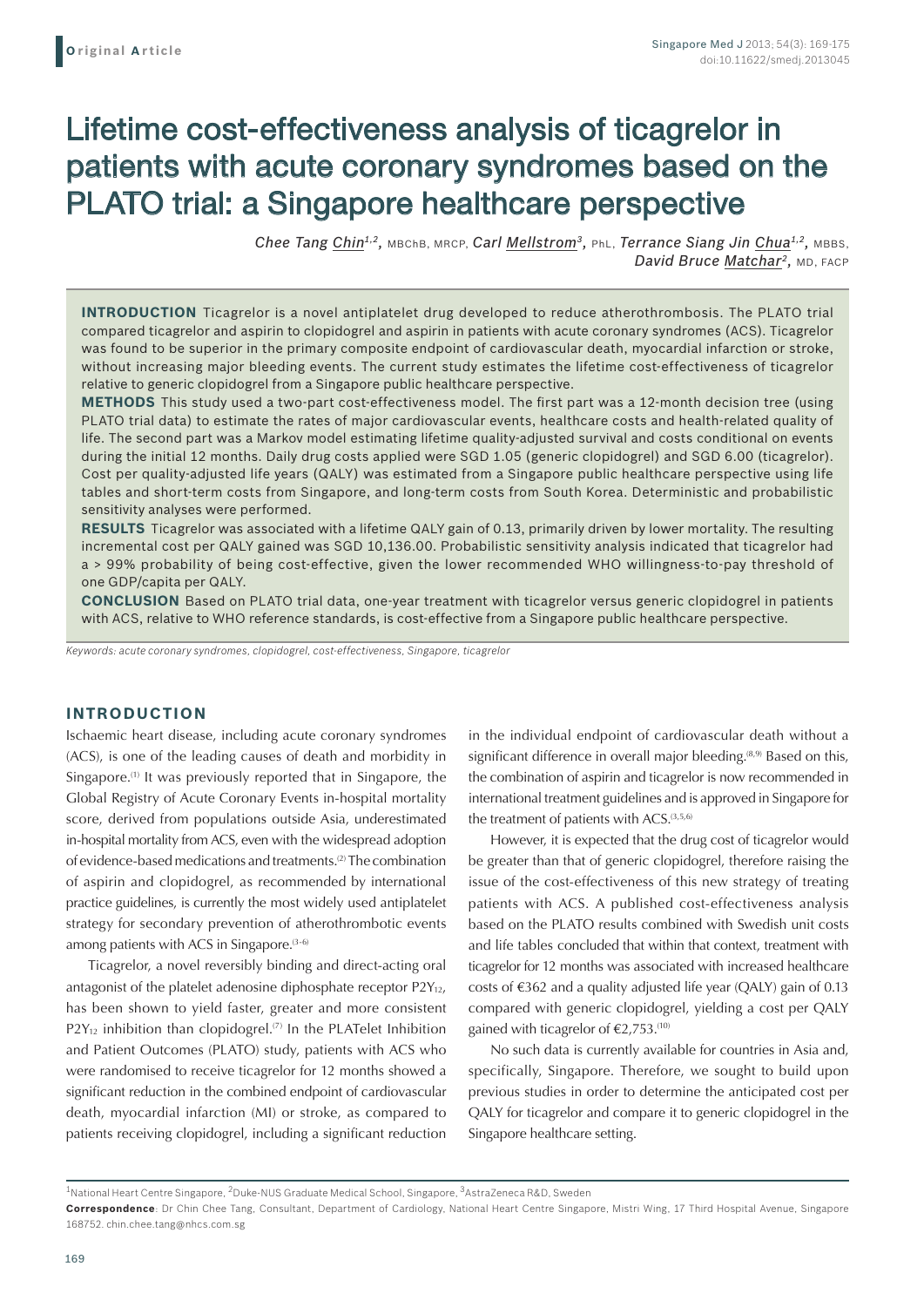

**Fig. 1** Model structure consists of two parts. The first part is a simple decision tree representing the four primary outcomes of the PLATO trial over the one-year trial period: no event, nonfatal myocardial infarction (MI), nonfatal stroke or death. The second part is a Markov model, which simulates outcomes after the first year. As denoted by the numbers, individuals can remain event-free until they have an MI (1), a stroke (2), or die without a stroke or MI event (3); if they incur an event, they can experience an early death (4 or 5), or late death (6 or 7). This model structure was developed by Nikolic et al, and used with permission from European Heart Journal.<sup>(10)</sup> ACS: acute coronary syndromes

# **METHODS**

The analysis was performed using a two-component decision model (Fig. 1) developed by Nikolic et al.<sup>(10)</sup> The first component consisted of a simple tree corresponding to the period of the PLATO study (one-year). Subsequent events were modelled as a Markov structure with the potential for a recurrent event (MI or stroke) that could be fatal, or death from other causes. Model parameters corresponding to the first year following treatment are shown in Table I, and those for subsequent years are in Table II.<sup>(10-16)</sup>

Both clinical outcomes and resource counts were based on data from the PLATO study.(10) Utility values during the trial period were used to create a weighted survival, i.e. quality-adjusted survival to one-year. Resource counts, including hospital stay, procedures, devices and blood products, were multiplied at the individual level by Singapore-specific costs from the public hospital cost accounting system. For the subsequent years, mortality rates were based on Singapore-specific general population life tables,(17) inflated by a hazard ratio relevant to the nature of the state (no event, MI or stroke) and time since the event (first year or second and subsequent years). These hazard ratios were derived from PLATO data and published references.<sup>(11,12,13)</sup>

Costs for both hospital and outpatient care were assigned to each state based on time since entering the state (first year or second and subsequent years). As only reliable estimates for Singapore costs were available for hospital care, cost estimates were derived in two steps. First, hospital costs for each public hospital in Singapore were obtained from the public hospital accounting system, for diagnosis-related group codes corresponding to stroke and MI. The average stroke and MI costs were obtained by weighting of the number of patients in each corresponding code group. Second, data was obtained from

**Table I. Model input parameters – initial one-year model.**

| <b>Parameter</b>   | <b>Ticagrelor</b> | <b>Clopidogrel</b> |
|--------------------|-------------------|--------------------|
| <b>Probability</b> |                   |                    |
| All-cause death    | 0.046             | 0.059              |
| Nonfatal MI        | 0.050             | 0.058              |
| Nonfatal stroke    | 0.010             | 0.009              |
| No event           | 0.894             | 0.874              |
| Cost (SGD)         |                   |                    |
| All-cause death    | 20,018            | 20,454             |
| MI                 | 27,752            | 28,188             |
| Stroke             | 23,907            | 24,344             |
| No event           | 14,715            | 15,152             |
| Ticagrelor/day     | 6.00              | <b>NA</b>          |
| Clopidogrel/day    | <b>NA</b>         | 1.05               |
| <b>QALY</b>        |                   |                    |
| All-cause death    | 0.247             | 0.250              |
| MI                 | 0.811             | 0.814              |
| Stroke             | 0.735             | 0.738              |
| No event           | 0.873             | 0.876              |

Source: PLATO data(10)

QALY: quality adjusted life years; MI: myocardial infarction; NA: not applicable

a South Korean report for hospital and outpatient costs in the first year, and second and subsequent years following a stroke and MI.(15) These costs were divided by the Korean hospital costs for the first year to obtain costs that were relative to acute hospitalisation. The resulting ratios were multiplied by the Singapore acute hospital costs to obtain an imputed cost for hospital and outpatient costs in the first and subsequent years. The hospital and outpatient costs were summed to obtain the total cost for MI and stroke for the first and subsequent years. As there is no reliable cost reference for individuals who remain alive without an event, we therefore applied the same cost as that for post-event MI.

Several assumptions were made to simplify model construction and parameter estimation. First, no more than one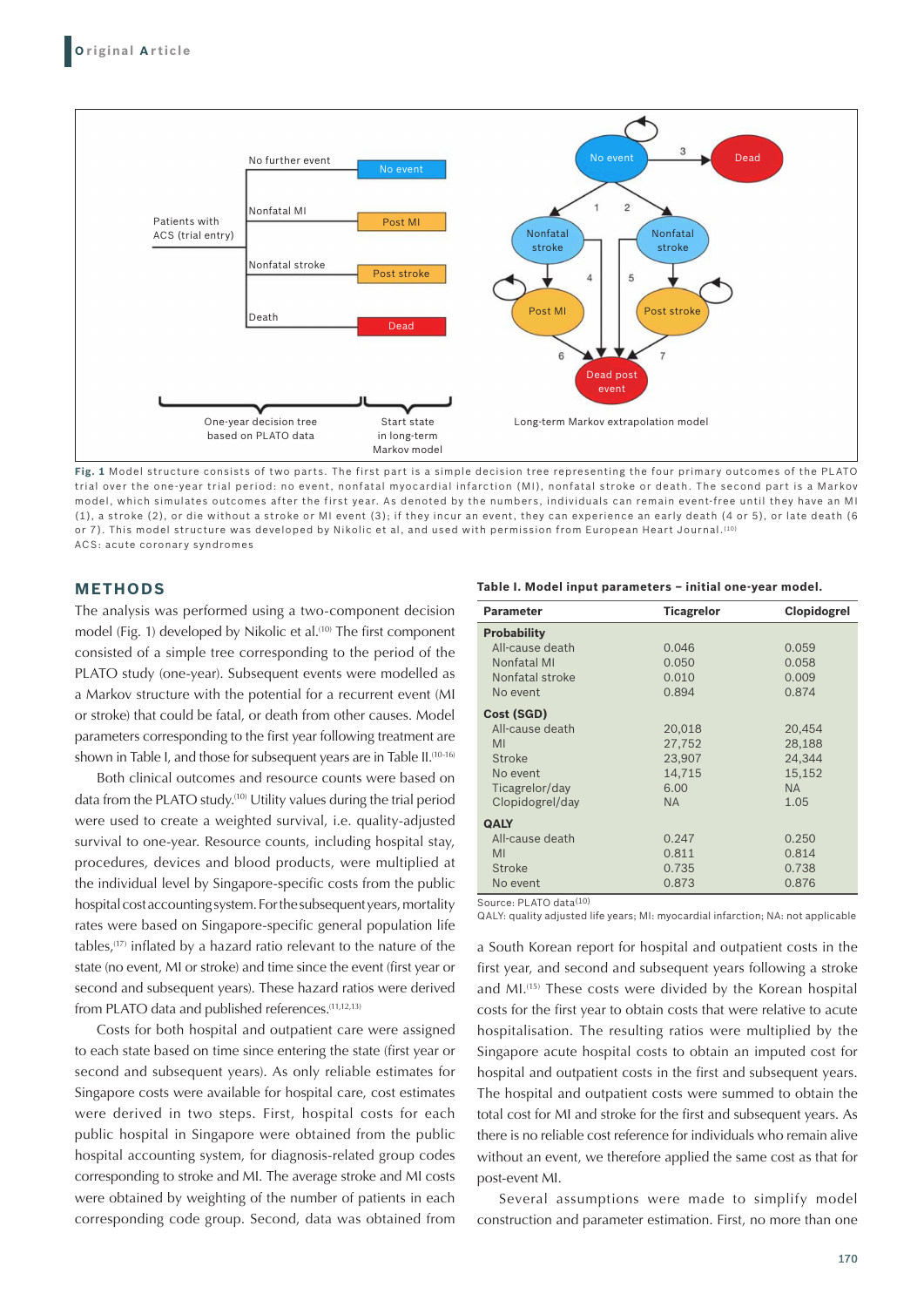**Table II. Model input parameters – Markov model inputs.** 

| <b>Parameter</b>                         | <b>Baseline value</b>                | <b>Source</b>                                             |  |
|------------------------------------------|--------------------------------------|-----------------------------------------------------------|--|
| <b>Annual risk</b>                       |                                      |                                                           |  |
| MI in no-event state                     | 0.019                                | PLATO data <sup>(10)</sup>                                |  |
| Stroke in no-event state                 | 0.003                                | PLATO data <sup>(10)</sup>                                |  |
| Increased risk of death*                 |                                      |                                                           |  |
| No event state                           | 2.00                                 | Norhammar et al <sup>(11)</sup>                           |  |
| Nonfatal MI state                        | 6.00                                 | PLATO data $(10)$                                         |  |
| Post-MI state                            | 3.00                                 | Assumption                                                |  |
| Nonfatal stroke state                    | 7.43                                 | Dennis et al <sup>(12)</sup>                              |  |
| Post-stroke state                        | 3.00                                 | Dennis et al <sup>(12)</sup> ; Olai et al <sup>(13)</sup> |  |
| <b>Annual cost (SGD)</b>                 |                                      |                                                           |  |
| No event state                           | 783                                  | Singapore public hospital                                 |  |
| Nonfatal MI state                        | 6,929                                | accounting data <sup>(14)</sup> ; plus                    |  |
| Post-MI state                            | 783                                  | relative long-term                                        |  |
| Nonfatal stroke state                    | 9,999                                | outpatient costs from                                     |  |
| Post-stroke state                        | 2,161                                | South Korea <sup>(15)</sup>                               |  |
| Annual QALY weight in the no event state |                                      |                                                           |  |
| Age $< 69$ yrs                           | 0.8748                               | PLATO data <sup>(10)</sup>                                |  |
| Age 70-79 yrs                            | 0.8430                               | Burström and Rehnberg <sup>(16)</sup>                     |  |
| Age $>$ 79 yrs                           | 0.7814                               | Burström and Rehnberg <sup>(16)</sup>                     |  |
| <b>Annual QALY decrement</b>             |                                      |                                                           |  |
| Nonfatal MI state                        | 0.0627                               | PLATO data <sup>(10)</sup>                                |  |
| Post-MI state                            | PLATO data <sup>(10)</sup><br>0.0627 |                                                           |  |
| Nonfatal stroke state                    | 0.1384                               | PLATO data <sup>(10)</sup>                                |  |
| Post-stroke state                        | 0.1384                               | PLATO data <sup>(10)</sup>                                |  |

\*Hazard ratio over standard mortality.

MI: myocardial infarction; QALY: quality adjusted life years

MI or stroke event can occur. This assumption may diminish the impact in people who have multiple (and potentially progressively worse) events. To accommodate this, it was assumed that individuals who experienced an MI or stroke after initiating treatment would have decreased utility. Second, using Korean outpatient vs. inpatient costs to estimate Singapore outpatient costs presumes that the patterns of outpatient care relative to hospital care are comparable in the two countries. To test the impact of this assumption, deterministic sensitivity analyses were performed by doubling and halving long-term costs to assess the difference in relative costs. Third, while study drug utilisation was lower than prescribed utilisation, for the purpose of calculating the incremental cost-effectiveness ratio (ICER), it was assumed that future patients would use medication as prescribed. This is a conservative assumption (because it introduces a bias against ticagrelor), as effectiveness was estimated on the basis of actual study drug use.

Applying the above estimates, a base case estimate of ICER was calculated by dividing the additional (incremental) lifetime cost of using ticagrelor per subject vs. clopidogrel by the incremental effectiveness of ticagrelor in terms of lifetime QALYs. QALYs are a standard metric that combines length of life and quality of life to approximate lifetime utility.(18) To accommodate uncertainty in model inputs and to assess the robustness of base case results, two forms of sensitivity analysis were used. First, each input parameter was varied over a plausible range and the corresponding ICERs were calculated. Second, a probabilistic analysis using the bootstrap method was performed. To do this, the analysis described in the base case was repeated 10,000 times; with each repetition, input values were drawn from a stochastic model that incorporates residual uncertainty from a

171

regression model of the PLATO data (for the short-term inputs) and from log normal and gamma distributions for the Markov model (for the long-term inputs). The latter analysis was presented with the results of each of the 10,000 simulations plotted on the incremental cost/incremental effectiveness plane, as well as a cost-effectiveness acceptability curve. A cost-effectiveness curve indicates the probability that given the uncertainty in the model inputs, ticagrelor would be cost-effective relative to clopidogrel, for increasing values of willingness to pay for an additional QALY. Based on World Health Organization (WHO) recommendations, a benchmark willingness to pay could be linked to GDP, with  $1-3 \times$  GDP per capita representing a reasonable range for an acceptable ICER.<sup>(19)</sup>

## **RESULTS**

Applying the representative unit costs for Singapore, the total costs for the one-year PLATO study period are presented (Table III). Ticagrelor was associated with lower hospitalisation-related costs when the study drug costs were excluded, as compared to clopidogrel. The cost difference reflected the reduced event rates in the ticagrelor treatment; in particular, ticagrelor treatment was associated with fewer bed days and interventions. These cost savings (SGD 557) partially offset the incremental drug cost (SGD 1,354) of ticagrelor compared to generic clopidogrel, and resulted in an incremental cost (SGD 798) for ticagrelor. The base case lifetime incremental cost for ticagrelor compared to generic clopidogrel was SGD 1,328 and the QALY gain was 0.13. This resulted in a cost per QALY of SGD 10,136 (Table IV). The QALY gain was primarily driven by mortality benefit.

The ICER for ticagrelor vs. clopidogrel was robust over a wide range of input parameters, with changes in most inputs leading to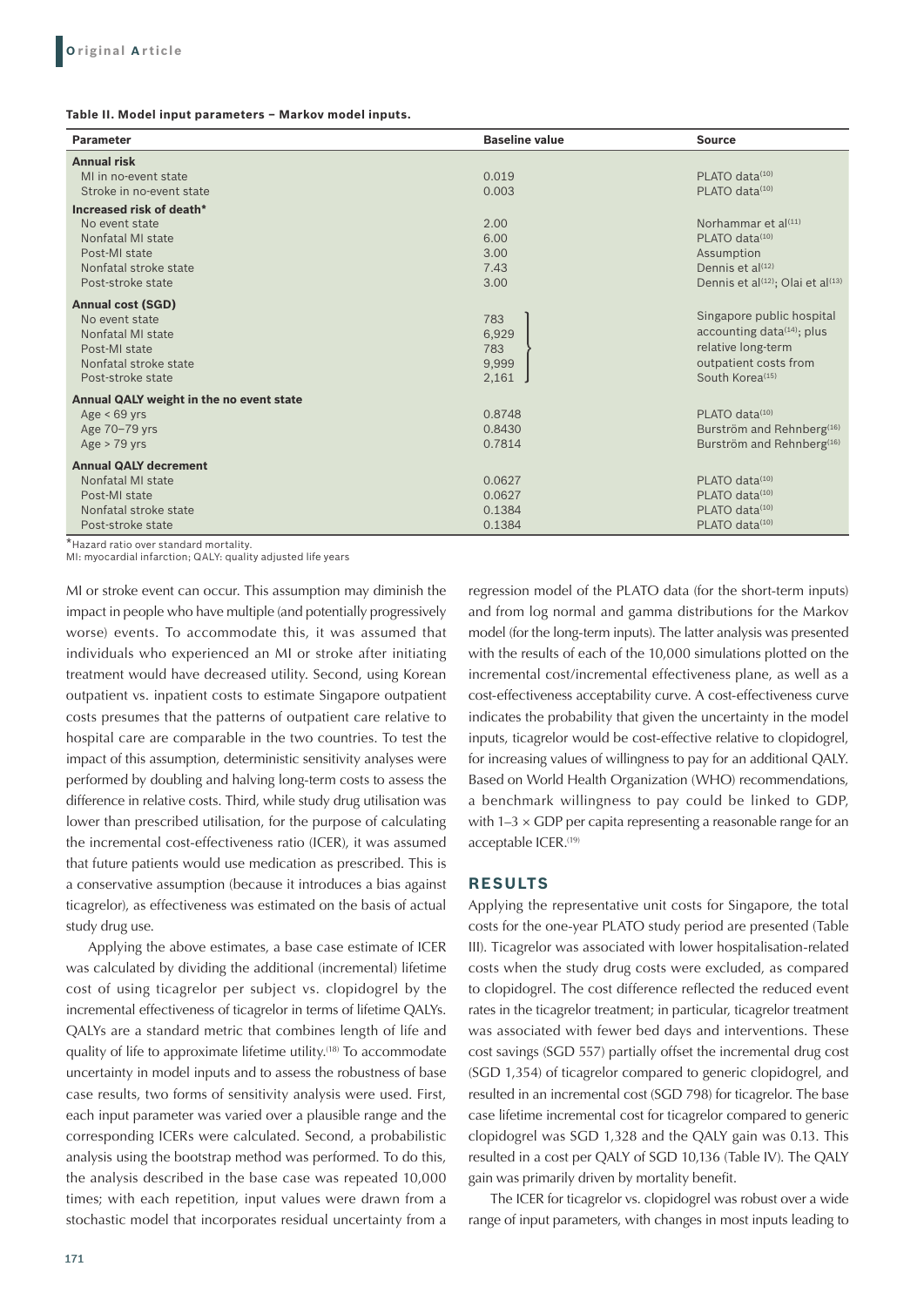## **Table III. Mean healthcare costs per patient (reflecting the PLATO trial).(8,10)**

| <b>Healthcare costs (SGD)</b>           | Ticagrelor ( $n = 5,347$ ) | Clopidogrel ( $n = 5,339$ ) | Difference <sup>†</sup> (95% CI) |  |
|-----------------------------------------|----------------------------|-----------------------------|----------------------------------|--|
| <b>Total hospitalisation costs</b>      | 15,704                     | 16,261                      | $-557$ ( $-1,002$ to $-111$ )    |  |
| Bed-days                                | 5,256                      | 5,526                       | $-271$ ( $-536$ to $-5$ )        |  |
| Investigations                          | 2.557                      | 2.583                       | $-26$ ( $-84$ to 31)             |  |
| <b>Interventions</b>                    | 7.814                      | 8.069                       | $-255$ ( $-537$ to 27)           |  |
| Bleeding-related                        | 77                         | 81                          | $-4$ $(-21$ to 11)               |  |
| Study drug cost*                        | 1.647                      | 293                         | 1,354 (1,331 to 1,376)           |  |
| <b>Total healthcare costs</b><br>17,350 |                            | 16.553                      | 798 (351 to 1,243)               |  |

\*Study drug costs are based on actual utilisation.

†Difference is derived from value of ticagrelor subtracted by value of clopidogrel.

#### **Table IV. Results of baseline lifetime cost-effectiveness analysis.**

|                | <b>Ticagrelor</b> | <b>Clopidogrel</b> | Increment | <b>ICER</b>         |
|----------------|-------------------|--------------------|-----------|---------------------|
| Costs* (SGD)   | 27,731            | 26,403             | 1,328     |                     |
| <b>Outcome</b> |                   |                    |           |                     |
| Life years     | 11.5090           | 11.3568            | 0.1522    | SGD 8,730/life-year |
| <b>QALYS</b>   | 9.6863            | 9.5552             | 0.1311    | SGD 10,136/QALY     |

\*For cost-effectiveness analysis, the study drug costs are based on the assumption that future patients would take the drug as prescribed. QALY: quality adjusted life years; ICER: incremental cost-effectiveness ratio

#### **Table V. One-way sensitivity analysis.**

| Input parameter                                | <b>Baseline value</b> | Low value | <b>High value</b> | <b>ICER</b> |                   |
|------------------------------------------------|-----------------------|-----------|-------------------|-------------|-------------------|
|                                                |                       |           |                   | Low value   | <b>High value</b> |
| <b>Cost of ticagrelor (SGD/day)</b>            | 6.00                  | 2.00      | 10.00             | Dominant    | 21,019            |
| Cost of clopidogrel (SGD/day)                  | 1.05                  | 0.30      | 1.50              | 12,164      | 8,920             |
| Discount rate (%)                              | 3.00                  | 0.00      | 7.00              | 8,096       | 13,098            |
| Annual risk of MI in the no event state        | 0.019                 | 0.010     | 0.038             | 10,113      | 10,114            |
| Increased risk of death                        |                       |           |                   |             |                   |
| No event state                                 | 2.00                  | 1.00      | 4.00              | 8,296       | 13,694            |
| Nonfatal MI state                              | 6.00                  | 3.00      | 12.00             | 10,061      | 10,271            |
| Post-MI state                                  | 3.00                  | 1.50      | 6.00              | 11,010      | 9,399             |
| Nonfatal stroke state                          | 7.43                  | 3.72      | 14.86             | 10,126      | 10,153            |
| Post-stroke state                              | 3.00                  | 1.50      | 6.00              | 10.010      | 10,259            |
| <b>Annual cost (SGD)</b>                       |                       |           |                   |             |                   |
| No event state                                 | 783                   | 392       | 1,566             | 9,581       | 11,248            |
| Nonfatal MI state                              | 6,929                 | 3.465     | 13.858            | 10.041      | 10.327            |
| Post-MI state                                  | 783                   | 392       | 1.566             | 10,302      | 9,804             |
| Nonfatal stroke state                          | 9.999                 | 5,000     | 19,998            | 10,113      | 10,184            |
| Post-stroke state                              | 2,161                 | 1,081     | 4,322             | 10,042      | 10,325            |
| <b>Annual QALY weight in nonfatal MI state</b> |                       |           |                   |             |                   |
| Age $< 69$ yrs                                 | 0.87                  | 0.44      | 1.00              | 13,321      | 9,483             |
| Age 70-79 yrs                                  | 0.84                  | 0.42      | 1.00              | 12,451      | 9,479             |
| $Age > 79$ vrs                                 | 0.78                  | 0.39      | 1.00              | 10.648      | 9,872             |
| <b>Annual QALY decrement</b>                   |                       |           |                   |             |                   |
| Nonfatal MI state                              | 0.06                  | 0.03      | 0.13              | 10,127      | 10,152            |
| Post-MI state                                  | 0.06                  | 0.03      | 0.13              | 10.279      | 10,148            |
| Nonfatal stroke state                          | 0.14                  | 0.07      | 0.28              | 10,133      | 10,143            |

ICER: incremental cost-effectiveness ratio; MI: myocardial infarction; QALY: quality adjusted life years

a change in ICER of no more than SGD 5,000 per QALY (Table V). One exception was drug cost – ticagrelor became dominant (both cost-saving and more effective) when its daily cost approached that of clopidogrel, and the ICER for ticagrelor increased as the cost of clopidogrel decreased. Changes in the other inputs led to plausible movement of the ICERs. For example, since much of the value of ticagrelor appears to be due to a reduction in MI and death, reducing the utility weight of those states raised the ICER for the drug.

The raw results of the 10,000 bootstrap replications (Fig. 2) indicated that nearly all the simulations fell in the upper right quadrant of the ICER plane, below the threshold line for satisfying the nominal WHO criteria of  $1 \times$  GDP per capita. Since this criterion is not uniformly accepted or necessarily appropriate in specific decision-making contexts, the analysis is also presented as a cost-effectiveness acceptability curve (Fig. 3). Here, the probability that ticagrelor is cost-effective, based on the proportion of simulations satisfying a given threshold criterion for willingness to pay, rose as the threshold value increased. Above an acceptable ICER of SGD 15,000, the probability of being cost-effective was approximately 90%; as the threshold increases to the per capita GDP, the probability exceeded 99%.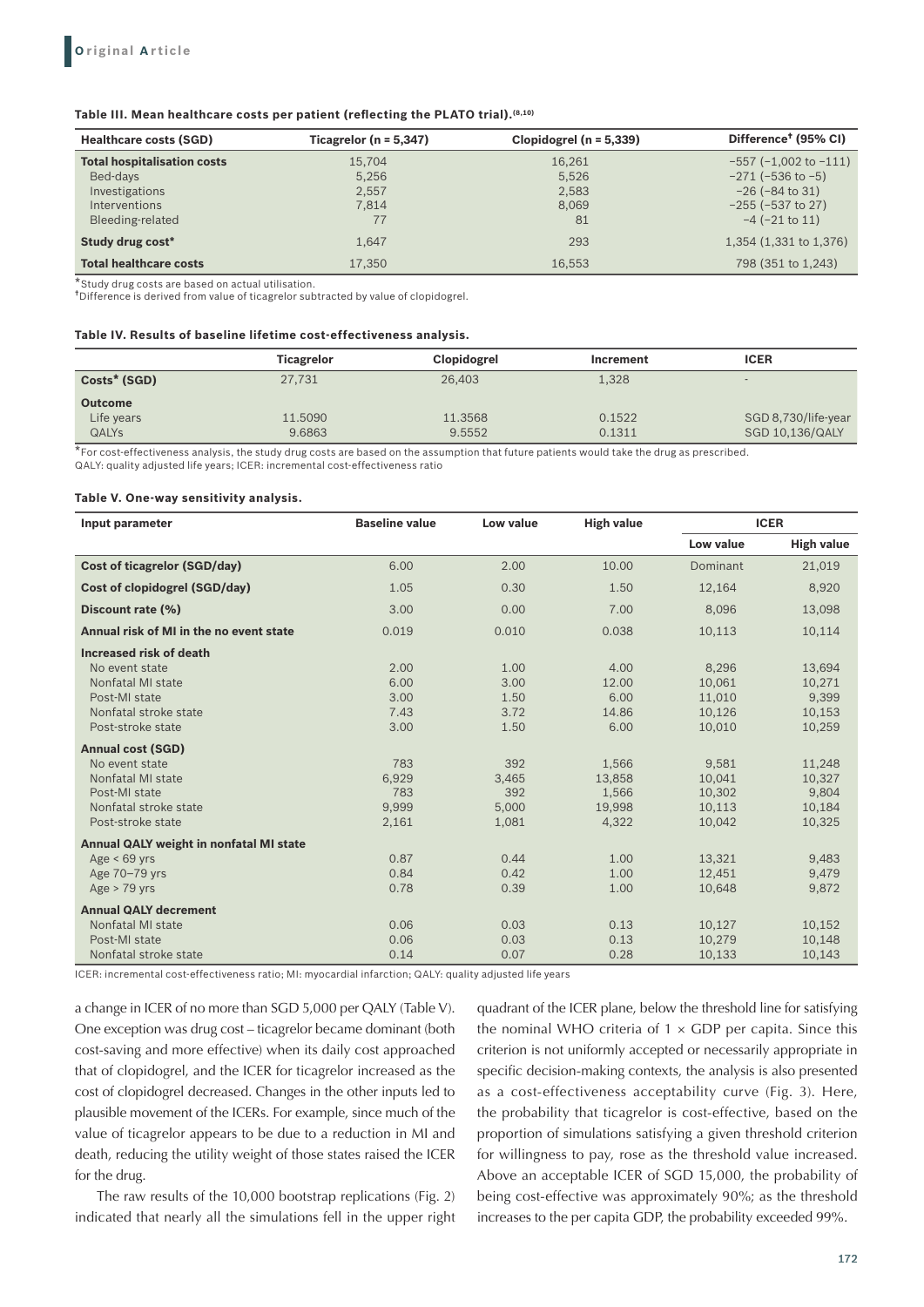## **DISCUSSION**

Despite the adoption of contemporary guidelinerecommended therapies, ACS remains a significant cause of death and morbidity in Singapore. The availability of newer therapies demonstrated to be safe and efficacious in large international clinical trials expands the range of therapies available to the treating physician, and could ideally lead to improved overall clinical outcomes. However, newer alternatives are frequently costlier than established generic therapies. Therefore, as new alternatives are introduced, there exists a need to examine not only the comparative effectiveness of therapies available, but also the relative cost-effectiveness of the different therapies so as to maximise the limited and finite healthcare resources available.

In Singapore, no previous study has estimated the relative cost-effectiveness of a drug used to treat ACS prior to the introduction of the drug. The availability of the cost-effectiveness model developed by Nikolic et al afforded us the unique opportunity to perform this pioneering analysis.(10) Above and beyond this, it also provided us the chance to explore the degree to which this model may be applied in local settings. Our study showed that treating a patient with ACS in Singapore for a year with ticagrelor as compared to generic clopidogrel, priced at SGD 6.00 and SGD 1.05, respectively, would be associated with an ICER of approximately SGD 10,000 per QALY, with all the assumptions as outlined previously. This estimate was robust even after performing a series of sensitivity analyses on the basecase scenario.

Singapore has health outcomes comparable with those of developed countries, despite a national healthcare expenditure of about 4% of GDP, which is considered low among developed countries.(20,21) Universal healthcare coverage is available for all citizens, based essentially on a system of copayment, with different levels of subsidies and assistance schemes. At present, there is no published Singapore guidelines with regard to the level at which a therapy would be considered cost-effective in the local context. As Singapore's GDP per capita is high at nearly SGD 60,000 and the proportion of GDP spent on healthcare is low, the nominal WHO criteria of  $1 \times GDP$  per capita may not be applicable in Singapore. Nevertheless, despite accepting a considerably lower societal threshold for willingness to pay, our study indicates that the probability of the proposed strategy of treatment with a year of ticagrelor was likely to be cost-effective.

The degree to which this impacts policy and payer decisions in Singapore is currently minimal. Cost-effectiveness studies are not currently mandated prior to drug approval, and ticagrelor is therefore already approved for use in Singapore as an alternative to clopidogrel in treating ACS. However, it is likely that with soaring healthcare costs and increased patient expectations, Singapore may well require cost-effectiveness data to supplement clinical data prior to licensing approval in the future, as is the case in other countries in the Asia-Pacific region, such as Taiwan



Fig. 2 Probabilistic sensitivity analysis for 10,000 iterations, accounting for variability in trial data and estimates of long-term risk and cost. The dotted line represents the nominal acceptable willingness-to-pay threshold recommended by WHO of 1 × GDP per capita (approximately SGD 60,000).



Fig. 3 Cost-effectiveness acceptability curve. Based on 10,000 iterations, the curve represents the estimated probability that tic agrelor would be deemed to be cost-effective at different willingness-to-pay (WTP) threshold levels. For example, if an acceptable cost per additional quality adjusted life year (QALY) is SGD 60,000 (the approximate GDP per capita in Singapore, a common WTP threshold level used by WHO), then ticagrelor has a 99% probability of being cost-effective. (19)

and Korea. Nevertheless, even before that stage, comparative cost-effectiveness analyses such as this may help guide individual hospitals and clinics in Singapore to include the drug in their local formulary.

For the individual treating physician and patient, analyses such as this may help to inform the decision to pay for additional premium for improved outcomes. This will become increasingly pertinent as more new therapies, priced higher than current generic treatments, are introduced into the market. Nevertheless, we have to be prescient and recognise that societal willingness to pay may not necessarily be concordant with the individual's ability to pay.

 Finally, our analysis has demonstrated that that the model developed by Nikolic et al can be made applicable from a Singapore healthcare perspective as long as efforts are made to draw on the available data resources.<sup>(10)</sup> In our analysis, we used data from the local institution level and published government sources, as well as published data from a comparable country.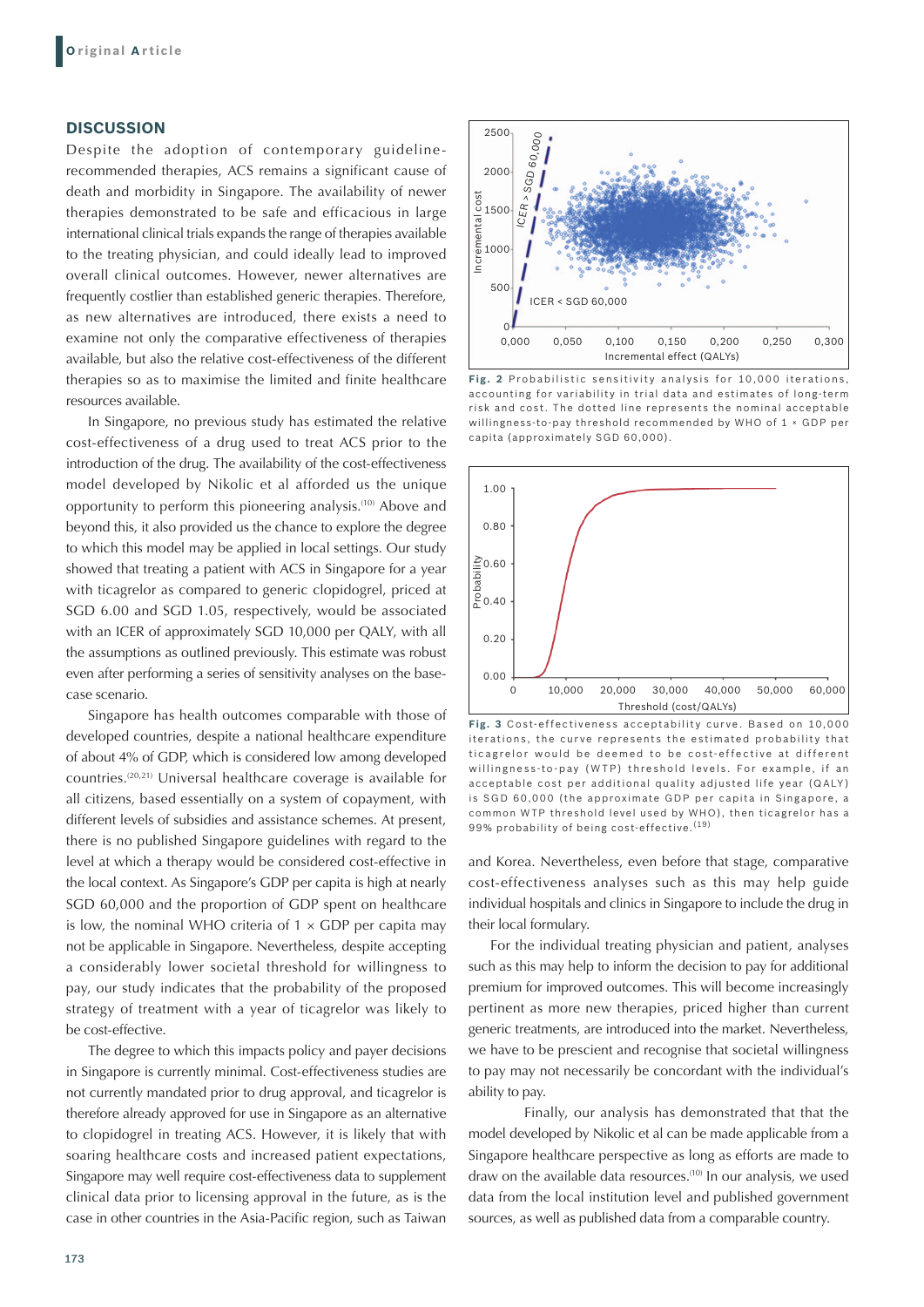Our study has some limitations. First, as already outlined, certain assumptions were made when applying the model to the Singapore context. These assumptions may not necessarily hold true, but the sensitivity analyses performed to test the rigour of the assumptions have shown that our results are robust. Second, the analysis was performed with current costs and hence the ICER may change in the future with changes in costs. Nevertheless, our sensitivity analyses have shown that with the anticipated reduction in ticagrelor price over time, the ICER would be anticipated to reduce. Third, the model assumes that the treatment of patients with ACS in the first year in the local context will be similar to that of patients in the PLATO study. This may not necessarily hold true, as it is recognised that patients in clinical studies frequently have better clinical care and outcomes than 'real-world' patients. Fourth, the model is based on the overall PLATO study results, and hence if clinical events and outcomes of ACS patients in Singapore differ significantly from that of patients in the overall PLATO study, the ICER would also be affected. For instance, a prespecified PLATO subanalysis reported that ticagrelor had less effect in North America as compared to the rest of the world.<sup>(22)</sup> This may have been due to chance alone, or from an interaction with a higher dose of aspirin used in North America. Currently, it is unknown if such an interaction would apply in Singapore as well, although reassuringly, the use of higher dose aspirin in Singapore is not common and the prescribing information approved by the Singapore Health Sciences Authority clearly recommends that ticagrelor should be used with a low maintenance daily dose of aspirin 75–150 mg. Additionally, the overall higher mortality rates observed in PLATO, as compared to other cardiovascular studies, has been commented on.<sup>(23)</sup> Although other commentators have found this cross-trials comparison highly problematic due to different trial designs, once again, if 'real-world' outcomes do not mirror that observed in the PLATO study, the cost-effectiveness equation would be affected.<sup>(24)</sup> Fifth, the side-effects observed more frequently with ticagrelor in PLATO, specifically dyspnoea, may result in increased 'costs' to patients taking ticagrelor due to clinic visits or time off work. While dyspnoea-related hospitalisations have not been separately flagged in the model, the actual bed-day costs for dyspnoea-related hospitalisations are included. As total dyspnoea costs are not separately calculated in the model, the degree to which this may affect the ICER is unknown.

In conclusion, based on PLATO trial data, one-year treatment with the combination of ticagrelor and aspirin versus generic clopidogrel and aspirin in ACS patients, relative to WHO reference standards, is likely to be cost-effective from a Singapore public healthcare perspective.

# **ACKNOWLEDGEMENTS**

The authors would like to thank Malcolm Koh and Zhang Jing for their assistance in identifying the unit costs used in the manuscript. They did not receive compensation for their assistance, apart from their employment at the institution where the study was conducted.

# **CONFLICTS OF INTEREST**

Mellstrom C is an employee of AstraZeneca. Chin CT's institution has received honoraria from AstraZeneca for his involvement in the study – research grant from AstraZeneca. Matchar DB has received consultant fees from AstraZeneca – honoraria from AstraZeneca. Chua TS has no conflict of interest to declare.

## **FUNDING SOURCES**

This work was supported by AstraZeneca. Academic members of the PLATO Executive Committee designed the PLATO trial in collaboration with representatives from AstraZeneca. Results were interpreted by the authors, with representatives from the sponsor.

### **REFERENCES**

- 1. National Registry of Diseases. Information paper on acute myocardial infarction in Singapore, 2007-2008. Available at: http://www.nrdo.gov. sg/uploadedFiles/NRDO/Publications/20110211 AMI Information Paper 2010 v3.pdf. Accessed January 7, 2013.
- 2. Chan MY, Shah BR, Gao F, et al. Recalibration of the Global Registry of Acute Coronary Events risk score in a multiethnic Asian population. Am Heart J 2011; 162:291-9.
- 3. 2012 Writing Committee Members, Jneid H, Anderson JL, et al. 2012 ACCF/ AHA focused update of the guideline for the management of patients with unstable angina/Non-ST-elevation myocardial infarction (updating the 2007 guideline and replacing the 2011 focused update): a report of the American College of Cardiology Foundation/American Heart Association Task Force on practice guidelines. Circulation 2012; 126:875-910.
- 4. Kushner FG, Hand M, Smith SC Jr, et al. 2009 Focused Updates: ACC/AHA Guidelines for the Management of Patients With ST-Elevation Myocardial Infarction (updating the 2004 Guideline and 2007 Focused Update) and ACC/AHA/SCAI Guidelines on Percutaneous Coronary Intervention (updating the 2005 Guideline and 2007 Focused Update): a report of the American College of Cardiology Foundation/American Heart Association Task Force on Practice Guidelines. Circulation 2009; 120:2271-306.
- 5. Hamm CW, Bassand JP, Agewall S, et al. ESC Guidelines for the management of acute coronary syndromes in patients presenting without persistent ST-segment elevation: The Task Force for the management of acute coronary syndromes (ACS) in patients presenting without persistent ST-segment elevation of the European Society of Cardiology (ESC). Eur Heart J 2011; 32:2999-3054.
- 6. Steg PG, James SK, Atar D, et al. ESC Guidelines for the management of acute myocardial infarction in patients presenting with ST-segment elevation: The Task Force on the management of ST-segment elevation acute myocardial infarction of the European Society of Cardiology (ESC). Eur Heart J 2012; 33:2569-619.
- 7. Husted S, Emanuelsson H, Heptinstall S, et al. Pharmacodynamics, pharmacokinetics, and safety of the oral reversible P2Y12 antagonist AZD6140 with aspirin in patients with atherosclerosis: a double-blind comparison to clopidogrel with aspirin. Eur Heart J 2006; 27:1038-47.
- 8. James S, Akerblom A, Cannon CP, et al. Comparison of ticagrelor, the first reversible oral P2Y(12) receptor antagonist, with clopidogrel in patients with acute coronary syndromes: Rationale, design, and baseline characteristics of the PLATelet inhibition and patient Outcomes (PLATO) trial. Am Heart J 2009; 157:599-605.
- 9. Wallentin L, Becker RC, Budaj A, et al. Ticagrelor versus clopidogrel in patients with acute coronary syndromes. N Engl J Med 2009; 361:1045-57.
- 10. Nikolic E, Janzon M, Hauch O, et al. Cost-effectiveness of treating acute coronary syndrome patients with ticagrelor for 12 months: results from the PLATO study. Eur Heart J 2013; 34:220-8. Epub June 19, 2012.
- 11. Norhammar A, Stenestrand U, Lindback J, Wallentin L. Women younger than 65 years with diabetes mellitus are a high-risk group after myocardial